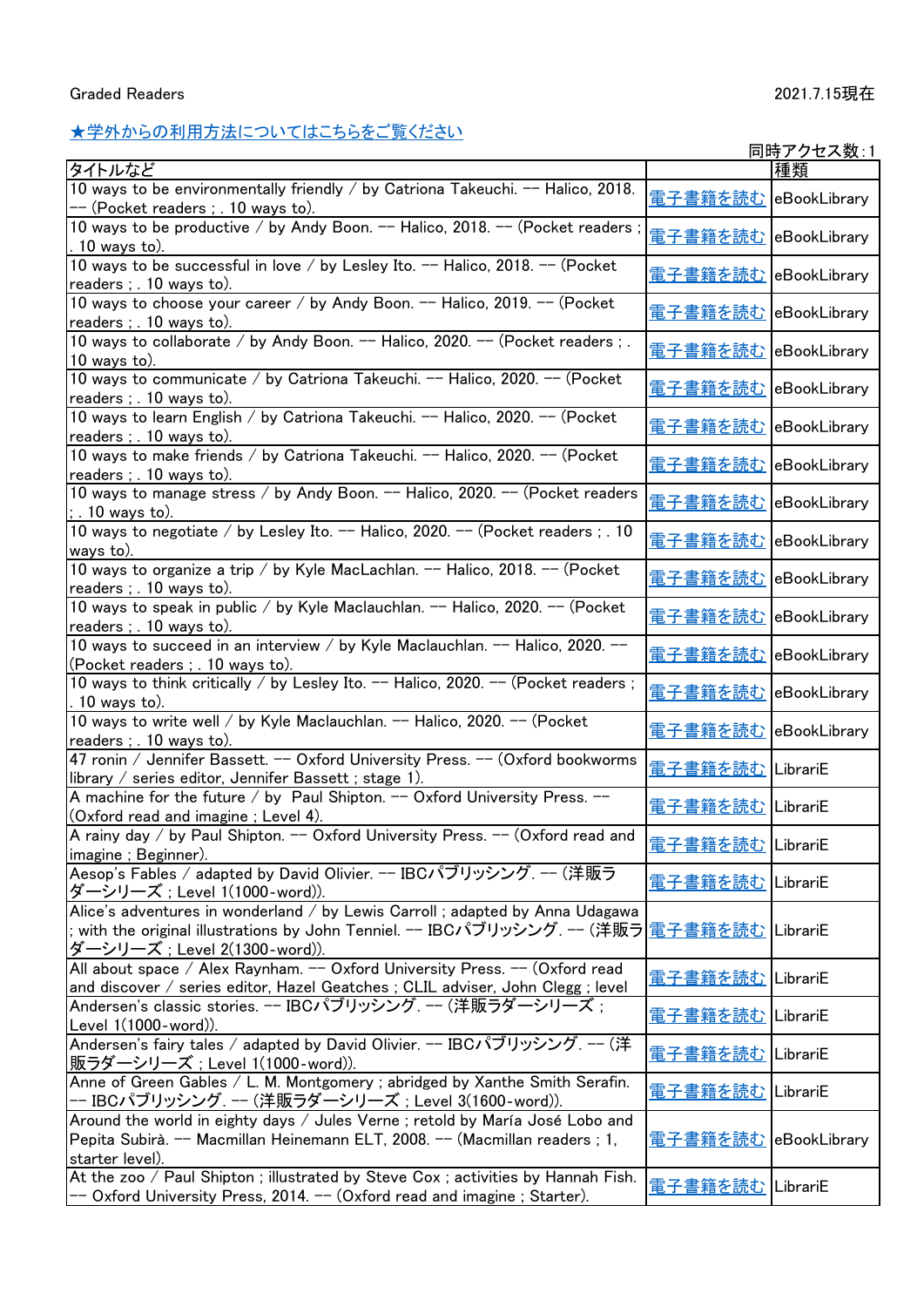| Bats! / by Paul Shipton. -- Oxford University Press. -- (Oxford read and<br>imagine; Level 4).                                                                 | 軍子書籍を読む         | LibrariE |
|----------------------------------------------------------------------------------------------------------------------------------------------------------------|-----------------|----------|
| Ben's big swim / Paul Shipton. -- Oxford University Press, [2014]. -- (Oxford                                                                                  | 電子書籍を読む         | LibrariE |
| read and imagine; Level 1).                                                                                                                                    |                 |          |
| Botchan / by Soseki Natsume; translated and abridged by R.F. Zufelt. -- IBC/ $\hat{v}$<br>ブリッシング. -- (洋販ラダーシリーズ ; Level 4(2000-word)).                         | <u> 電子書籍を読む</u> | LibrariE |
| Bushido: the soul of Japan / by Inazo Nitobe; adapted by Roger Ahlberg. --<br>IBCパブリッシング. -- (洋販ラダーシリーズ;[Level 5]).                                            | 電子書籍を読む         | LibrariE |
| Buying some gloves / by Nankichi Niimi ; translated and retold by Michael                                                                                      |                 |          |
| <u>Brase. -- IBCパブリッシング. -- (洋販ラダーシリーズ; Level 1(1000-word)).</u>                                                                                               | 電子書籍を読む         | LibrariE |
| Can you see lions? / by Paul Shipton. -- Oxford University Press. -- (Oxford                                                                                   |                 |          |
| read and imagine; Level 2).                                                                                                                                    | <u> 電子書籍を読む</u> | LibrariE |
| Caring for our planet / Joyce Hannam. -- Oxford University Press. -- (Oxford<br>read and discover / series editor, Hazel Geatches ; CLIL adviser, John Clegg ; | 軍子書籍を読む         | LibrariE |
| Cells and microbes / Louise & Richard Spilsbury. -- Oxford University Press. -                                                                                 |                 |          |
| (Oxford read and discover / series editor, Hazel Geatches ; CLIL adviser, John                                                                                 | <u> 電子書籍を読む</u> | LibrariE |
| Clegg ; level 6).                                                                                                                                              |                 |          |
| Clothes then and now / Richard Northcott. -- Oxford University Press. --                                                                                       |                 |          |
|                                                                                                                                                                | <u> 電子書籍を読む</u> |          |
| (Oxford read and discover / series editor, Hazel Geatches ; CLIL adviser, John                                                                                 |                 | LibrariE |
| $Clegg$ ; level $6$ ).                                                                                                                                         |                 |          |
| Clunk draws a picture / Paul Shipton ; illustrated by Steve Cox ; activities by                                                                                | <u>電子書籍を読む</u>  | LibrariE |
| Hannah Fish. -- Oxford University Press. -- (Oxford read and imagine; Starter).                                                                                |                 |          |
| Clunk in space / by Paul Shipton. -- Oxford University Press, [2014]. --                                                                                       | 電子書籍を読む         |          |
| (Oxford read and imagine; Level 1).                                                                                                                            |                 | LibrariE |
| Clunk's new job / by Paul Shipton. -- Oxford University Press. -- (Oxford read                                                                                 |                 |          |
| and imagine; Level 2).                                                                                                                                         | 電子書籍を読む         | LibrariE |
| Crime and punishment / Fyodor Dostoevsky ; adapted by Joseph Cowley. --                                                                                        |                 |          |
|                                                                                                                                                                | 電子書籍を読む         | LibrariE |
| IBCパブリッシング. -− (洋販ラダーシリーズ ; Level 4(2000-word)).                                                                                                               |                 |          |
| Crocodile in the house / by Paul Shipton ; illustrated by Steve Cox. -- Oxford                                                                                 | 電子書籍を読む         | LibrariE |
| University Press, -- (Oxford read and imagine; Beginner).                                                                                                      |                 |          |
| Danger! Bugs! / by Paul Shipton. -- Oxford University Press. -- (Oxford read                                                                                   | 電子書籍を読む         | LibrariE |
| and imagine; Level 3).                                                                                                                                         |                 |          |
| Day of the dinosaurs / by Paul Shipton. -- Oxford University Press. -- (Oxford                                                                                 | <u>電子書籍を読む</u>  | LibrariE |
| read and imagine; Level 5).                                                                                                                                    |                 |          |
| Dear Enemy / by Jean Webster. -- IBCパブリッシング. -- (洋販ラダーシリーズ                                                                                                     |                 |          |
| ; Level 4(2000-word)).                                                                                                                                         | <u> 電子書籍を読む</u> | LibrariE |
| Dining in Japan / by Motoko Kuroda. -- IBCパブリッシング. -- (洋販ラダーシ                                                                                                  |                 |          |
| リーズ ; Level 5).                                                                                                                                                | <u> 電子書籍を読む</u> | LibrariE |
| Earth then and now / Robert Quinn. -- Oxford University Press. -- (Oxford                                                                                      |                 |          |
|                                                                                                                                                                | 電子書籍を読む         |          |
| read and discover / series editor, Hazel Geatches ; CLIL adviser, John Clegg;                                                                                  |                 | LibrariE |
| $level 6$ ).                                                                                                                                                   |                 |          |
| Endangered species / Masahiro Ishii. -- IBCパブリッシング ,. -- (洋販ラダーシ                                                                                               | <u> 電子書籍を読む</u> | LibrariE |
| リーズ ; [Level 5]).                                                                                                                                              |                 |          |
| Fear at the festival / by Paul Shipton. -- Oxford University Press. -- (Oxford                                                                                 | <u> 電子書籍を読む</u> | LibrariE |
| read and imagine; Level 3).                                                                                                                                    |                 |          |
| Food around the world / Robert Quinn. -- Oxford University Press. -- (Oxford                                                                                   |                 |          |
| read and discover / series editor, Hazel Geatches ; CLIL adviser, John Clegg;                                                                                  | <u> 電子書籍を読む</u> | LibrariE |
| $level 6$ ).                                                                                                                                                   |                 |          |
| From the files of Sherlock Holmes : a collection of short stories / by Sir Arthur                                                                              |                 |          |
| Conan Doyle. -- Rev. ed. -- IBCパブリッシング. -- (洋販ラダーシリーズ; Level                                                                                                   | 電子書籍を読む         | LibrariE |
|                                                                                                                                                                |                 |          |
| $3(1600$ -word)).                                                                                                                                              |                 |          |
| Future energy / Alex Raynham. -- Oxford University Press. -- (Oxford                                                                                           | 電子書籍を読む         | LibrariE |
| bookworms library / series editor, Jennifer Bassett; stage 3).                                                                                                 |                 |          |
| Global warming : history, science and politics / by Masahiro Ishii. -- IBCパブリッ                                                                                 | <u> 電子書籍を読む</u> | LibrariE |
| シング. -- (洋販ラダーシリーズ; [Level 5]).                                                                                                                                |                 |          |
| Gon, the fox / by Nankichi Niimi ; translated and retold by Michael Brase. --                                                                                  | 電子書籍を読む         |          |
| IBCパブリッシング. -- (洋販ラダーシリーズ ; Level 1 (1000-word)).                                                                                                              |                 | LibrariE |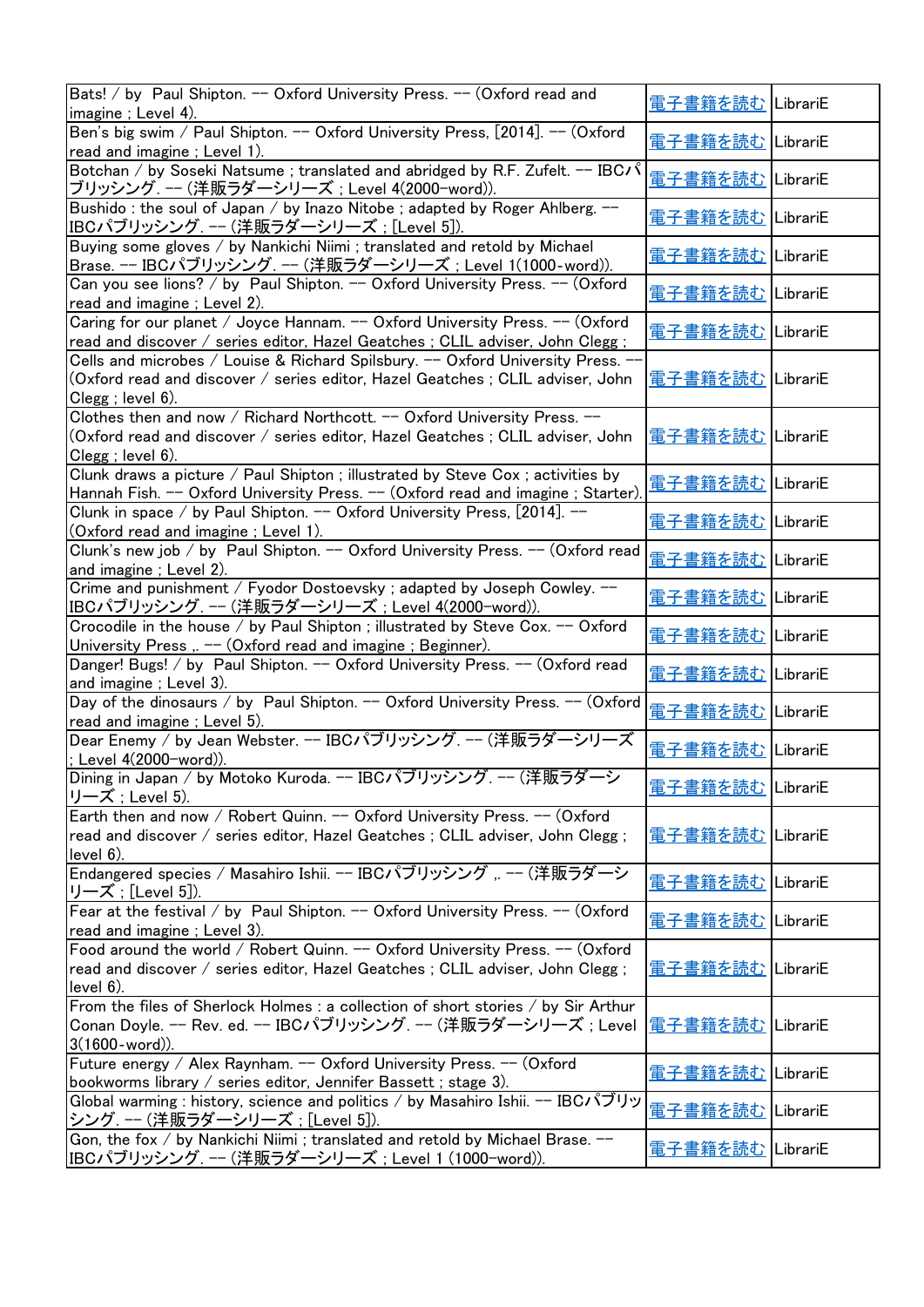| Gorsch the cellist / by Kenji Miyazawa ; translated by Stuart Varnam-Atkin and<br>Yoko Toyozaki. -- アイビーシーパブリッシング. -- (洋販ラダーシリーズ ; Level<br>$1(1000$ -word)).                             | <u> 電子書籍を読む</u>   LibrariE   |              |
|-------------------------------------------------------------------------------------------------------------------------------------------------------------------------------------------|------------------------------|--------------|
| Greek myths : from Bulfinch's mythology: the age of fable / by Thomas Bulfinch<br>adapted by Roger Ahlberg. -- アイビーシーパブリッシング. -- (洋販ラダーシ<br>リーズ; Level 4(2000-word)).                     | <u> 電子書籍を読む</u>   LibrariE   |              |
| Grimms' classics / adapted by Ron Davidson. -- アイビーシーパブリッシング. --<br>(洋販ラダーシリーズ ; Level 1(1000-word)).                                                                                     | 電子書籍を読む LibrariE             |              |
| Grimms' fairy tales / adapted by Ron Davidson. -- IBCパブリッシング. -- (洋販<br>ラダーシリーズ ; Level 1(1000-word)).                                                                                    | 電子書籍を読む LibrariE             |              |
| Gulliver in Lilliput / Jonathan Swift ; retold by María José Lobo and Pepita<br>Subirà. -- Macmillan Heinemann ELT, 2008. -- (Macmillan readers ; 1, starter                              | <u> 電子書籍を読む</u> eBookLibrary |              |
| Hello, Clunk / Paul Shipton; illustrated by Steve Cox. -- Oxford University<br>Press. -- (Oxford read and imagine; Starter).                                                              | 電子書籍を読む LibrariE             |              |
| Helping around the world / Sarah Medina. -- Oxford University Press. --<br>(Oxford read and discover / series editor, Hazel Geatches ; CLIL adviser, John<br>Clegg ; level 6).            | <u> 電子書籍を読む</u> LibrariE     |              |
| High water / by Paul Shipton. -- Oxford University Press. -- (Oxford read and<br>imagine; Level 3).                                                                                       | <u>電子書籍を読む</u> LibrariE      |              |
| Hollywood / Janet Hardy-Gould. -- Oxford University Press. -- (Oxford<br>bookworms library / series editor, Jennifer Bassett; stage 1).                                                   | 電子書籍を読む LibrariE             |              |
| I am a cat / by Soseki Natsume ; translated by R.F. Zufelt. -- IBCパブリッシン<br> グ. --- (洋販ラダーシリーズ ; level 2 (1300−word)).                                                                    | 電子書籍を読む LibrariE             |              |
| I can see you! / by Paul Shipton ; illustrated by Steve Cox ; activities by<br>Hannah Fish. -- Oxford University Press. -- (Oxford read and imagine;                                      | 電子書籍を読む   LibrariE           |              |
| I'm sorry / by Paul Shipton ; illustrated by Steve Cox. -- Oxford University<br>Press. -- (Oxford read and imagine; Beginner).                                                            | 電子書籍を読む LibrariE             |              |
| In the big city / by Paul Shipton. -- Oxford University Press. -- (Oxford read<br>and imagine; Level 2).                                                                                  | 電子書籍を読む LibrariE             |              |
| In the eagle's nest / by Paul Shipton. -- Oxford University Press. -- (Oxford<br>read and imagine; Level 3).                                                                              | 電子書籍を読む LibrariE             |              |
| In the frame / Polly Sweetnam. -- Macmillan Heinemann ELT, 2005. --<br>(Macmillan readers ; 1, starter level).                                                                            | <u> 電子書籍を読む</u> eBookLibrary |              |
| In the snow / by Paul Shipton. -- Oxford University Press, [2014]. -- (Oxford<br>read and imagine; Beginner).                                                                             | 電子書籍を読む LibrariE             |              |
| In the woods / by Ryunosuke Akutagawa ; translated and retold by Michael<br>Brase. -- アイビーシーパブリッシング. -- (洋販ラダーシリーズ; Level 1 (1000-                                                        | <u>電子書籍を読む</u> LibrariE      |              |
| Incredible energy / Louise & Richard Spilsbury. -- Oxford University Press. --<br>(Oxford read and discover / series editor, Hazel Geatches; CLIL adviser, John<br>$Clegg$ ; level $6$ ). | 電子書籍を読む LibrariE             |              |
| Invisible! / by Paul Shipton. -- Oxford University Press. -- (Oxford read and<br>imagine; Level 6).                                                                                       | <u> 電子書籍を読む</u>              | LibrariE     |
| Jane Eyre / by Charlotte Bronte; adapted by Diane Gruenstein. -- IBCパブリッ<br> シング. --- (洋販ラダーシリーズ ; Level 2(1300-word)).                                                                   | 電子書籍を読む                      | LibrariE     |
| Japan / Rachel Bladon. -- Oxford University Press. -- (Oxford bookworms<br>library / series editor, Jennifer Bassett; stage 1).                                                           | <u> 電子書籍を読む</u>              | LibrariE     |
| John F. Kennedy / Anne Collins. -- Oxford University Press. -- (Oxford<br>bookworms library / series editor, Jennifer Bassett; stage 2).                                                  | <u> 電子書籍を読む</u>              | LibrariE     |
| Kokoro / by Soseki Natsume ; translated by R.F. Zufelt. -- IBCパブリッシング. -<br> − (洋販ラダーシリーズ ; Level 3 (1600−word)).                                                                         | <u> 電子書籍を読む</u>              | LibrariE     |
| Kuchisake Onna: Story One / by Andy Boon. -- Halico, 2020. -- (Pocket<br>readers).                                                                                                        | <u> 電子書籍を読む</u>              | eBookLibrary |
| Leonardo da Vinci / Alex Raynham. -- Oxford University Press. -- (Oxford<br>bookworms library / series editor, Jennifer Bassett; stage 2).                                                | 電子書籍を読む                      | LibrariE     |
| Long-ago stories of Japan / Carla Valentine : [v. 1]. -- IBCパブリッシング. --<br>(洋販ラダーシリーズ ; Level 1(1000-word)).                                                                              | 電子書籍を読む LibrariE             |              |
| Lost in the desert / by Paul Shipton. -- Oxford University Press. -- (Oxford<br>read and imagine; Level 4).                                                                               | 電子書籍を読む LibrariE             |              |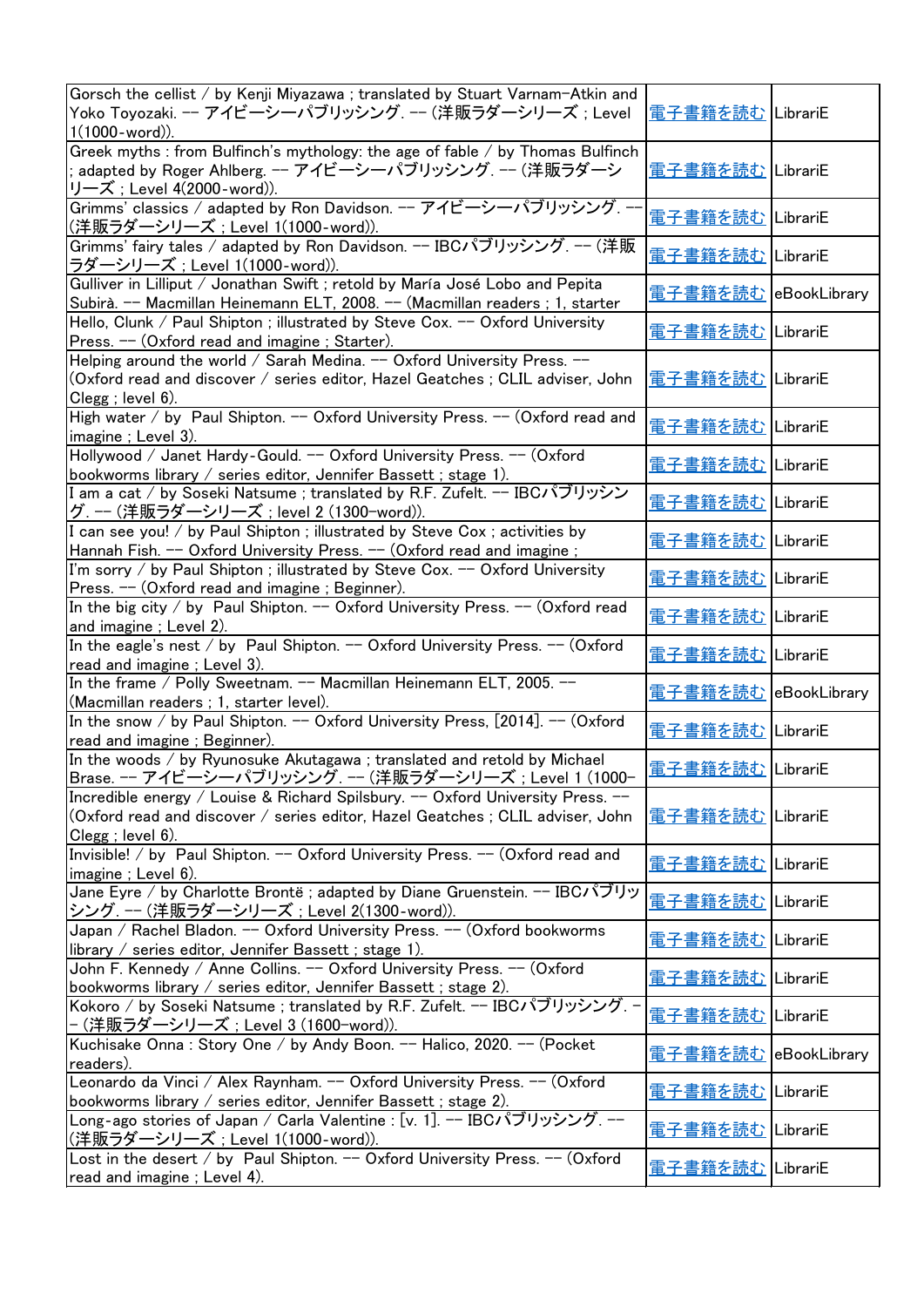| Love among the haystacks / D.H. Lawrence. -- Oxford University Press. --<br>(Oxford bookworms library / series editor, Jennifer Bassett ; stage 2).                              | 電子書籍を読む LibrariE            |              |
|----------------------------------------------------------------------------------------------------------------------------------------------------------------------------------|-----------------------------|--------------|
| Lucky number / John Milne. -- Macmillan Heinemann ELT, 2005. -- (Macmillan                                                                                                       | 電子書籍を読む eBookLibrary        |              |
| readers; 1, starter level).                                                                                                                                                      |                             |              |
| Matasaburo of the wind / by Kenji Miyazawa ; translated by Yoko Toyozaki and                                                                                                     |                             |              |
| Stuart Varnam-Atkin. -- アイビーシーパブリッシング. -- (洋販ラダーシリーズ;<br>Level 2(1300-word)).                                                                                                    | 電子書籍を読む LibrariE            |              |
| Monkeys in school / by Paul Shipton. -- Oxford University Press, [2015]. --                                                                                                      |                             |              |
| (Oxford read and imagine; Level 1).                                                                                                                                              | 電子書籍を読む LibrariE            |              |
| Oceans / Barnaby Newbolt. -- Oxford University Press. -- (Oxford bookworms                                                                                                       |                             |              |
| library $\ell$ series editor, Jennifer Bassett; stage 2).                                                                                                                        | 電子書籍を読む LibrariE            |              |
| One thousand dollars and other plays / O. Henry. -- Oxford University Press. -                                                                                                   |                             |              |
| - (Oxford bookworms library / series editor, Jennifer Bassett ; stage 2).                                                                                                        | 電子書籍を読む LibrariE            |              |
| One, two, three / Paul Shipton ; illustrated by Steve Cox ; activities by Hannah                                                                                                 |                             |              |
| Fish. -- Oxford University Press. -- (Oxford read and imagine; Starter).                                                                                                         | <u> 電子書籍を読む</u> LibrariE    |              |
| Pictures from the past / by Paul Shipton. -- Oxford University Press. --                                                                                                         |                             |              |
| (Oxford read and imagine ; Level 4).                                                                                                                                             | 電子書籍を読む   LibrariE          |              |
| Pride and prejudice / Jane Austen; abridged by Miki Terasawa. -- IBCパブリッ                                                                                                         |                             |              |
| <u> シング. -- (洋販ラダーシリーズ ; level 4 (2000-word)).</u>                                                                                                                               | 電子書籍を読む   LibrariE          |              |
| Rainforest rescue / Paul Shipton. -- Oxford University Press, [2014]. --                                                                                                         | 電子書籍を読む LibrariE            |              |
| <u>(Oxford read and imagine ; Level 1).</u>                                                                                                                                      |                             |              |
| Robbers at the museum / by Paul Shipton. -- Oxford University Press, [2014].                                                                                                     | 電子書籍を読む LibrariE            |              |
| -- (Oxford read and imagine ; Level 1).                                                                                                                                          |                             |              |
| Roman holiday / Ian McLellan Hunter ; retold by Nina Wegner. -- IBCパブリッシ                                                                                                         | 電子書籍を読む                     | LibrariE     |
| ング. --- (洋販ラダーシリーズ ; Level 2 (1300-word)).                                                                                                                                       |                             |              |
| Romeo and Juliet / William Shakespeare ; adapted by Nina Wegner. -- IBCパブ                                                                                                        | 電子書籍を読む                     | LibrariE     |
| リッシング. -- (洋販ラダーシリーズ ; Level 2 (1300-word)).                                                                                                                                     |                             |              |
| Run, Melos, run / by Osamu Dazai; translated and retold by Michael Brase. --                                                                                                     | 電子書籍を読む                     | LibrariE     |
| IBCパブリッシング. -- (洋販ラダーシリーズ; Level 1 (1000-word)).                                                                                                                                 |                             |              |
| Shakespeare's stories : the winter's tale / by Stuart Varnam-Atkin. -- アイビー                                                                                                      | 電子書籍を読む LibrariE            |              |
| シーパブリッシング. -- (洋販ラダーシリーズ ; level 2(1300-word)).                                                                                                                                  |                             |              |
| Shakespeare's stories Twelfth night / by Stuart Varnam-Atkin. -- IBCパブリッ                                                                                                         | 電子書籍を読む LibrariE            |              |
| シング. -- (洋販ラダーシリーズ; Level 2 (1300-word)).                                                                                                                                        |                             |              |
| Sheep in the snow / by Paul Shipton. -- Oxford University Press. -- (Oxford                                                                                                      | 電子書籍を読む LibrariE            |              |
| read and imagine; Level 2).                                                                                                                                                      |                             |              |
| Shirley Homes and the cyber thief / Jennifer Bassett. -- Oxford University<br>Press. -- (Oxford bookworms library / series editor, Jennifer Bassett ; stage 1). 電子書籍を読む LibrariE |                             |              |
| Shooting stars / Polly Sweetnam. -- Macmillan Heinemann ELT, 2005. --                                                                                                            |                             |              |
| (Macmillan readers ; 1, starter level).                                                                                                                                          | <u>電子書籍を読む</u> eBookLibrary |              |
| Short stories by Edgar Allan Poe / retold by Michael Brase. -- IBCパブリッシン                                                                                                         |                             |              |
| グ. --- (洋販ラダーシリーズ ; Level 3(1600-word)).                                                                                                                                         | 電子書籍を読む LibrariE            |              |
| Ski race / Eleanor Jupp. -- Macmillan Heinemann ELT, 2005. -- (Macmillan                                                                                                         |                             |              |
| readers ; 1, starter level).                                                                                                                                                     | <u> 電子書籍を読む</u>             | eBookLibrary |
| Soccer in the street / by Paul Shipton. -- Oxford University Press. -- (Oxford                                                                                                   |                             |              |
| read and imagine; Level 3).                                                                                                                                                      | <u> 電子書籍を読む</u>             | LibrariE     |
| Space / Tim Vicary. -- Oxford University Press. -- (Oxford bookworms library                                                                                                     |                             |              |
| series editor, Jennifer Bassett; stage 3).                                                                                                                                       | <u> 電子書籍を読む</u>             | LibrariE     |
| Spider, spider : story with pictures and key words / by Paul Shipton ; illustrated                                                                                               |                             |              |
|                                                                                                                                                                                  | 電子書籍を読む                     | LibrariE     |
|                                                                                                                                                                                  |                             |              |
|                                                                                                                                                                                  |                             |              |
| by Steve Cox. -- Oxford University Press. -- (Oxford read and imagine; Early<br>Stop the machine! / by Paul Shipton. -- Oxford University Press. -- (Oxford                      | <u> 電子書籍を読む</u>             | LibrariE     |
|                                                                                                                                                                                  |                             |              |
| read and imagine; Level 2).<br>Swimming with dolphins / by Paul Shipton. -- Oxford University Press. --                                                                          | <u> 電子書籍を読む</u>             | LibrariE     |
|                                                                                                                                                                                  |                             |              |
| (Oxford read and imagine; Level 4).<br>Takasebune / by Ogai Mori ; translated and Retold by Michael Brase. -- $\mathcal{P}$ イ                                                    | 電子書籍を読む LibrariE            |              |
| <u> ビーシーパブリッシング. -- (洋販ラダーシリーズ ; Level 3(1600-word)).</u><br>Tales from Longpuddle / Thomas Hardy. -- Oxford University Press. -- (Oxford                                        | 電子書籍を読む                     | LibrariE     |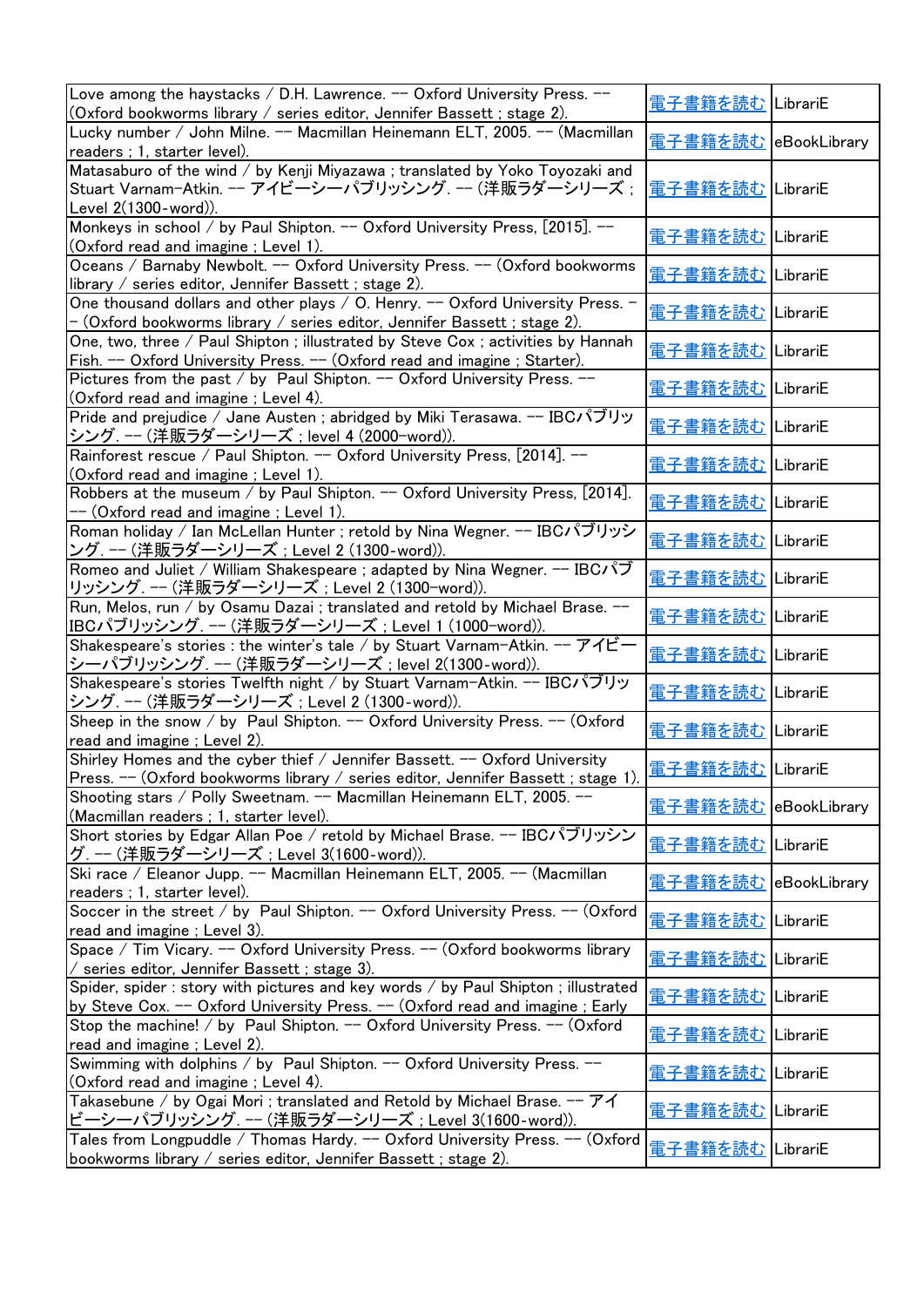| The adventures of Arsène Lupin, gentleman-thief / Maurice Leblanc; adapted<br> by Miki Terasawa. -- IBCパブリッシング. -- (洋販ラダーシリーズ; level 3<br>$(1600$ -word)).                     | <u> 電子書籍を読む</u>              | LibrariE |
|--------------------------------------------------------------------------------------------------------------------------------------------------------------------------------|------------------------------|----------|
| The bad house / by Paul Shipton. -- Oxford University Press. -- (Oxford read<br>and imagine; Level 5).                                                                         | 電子書籍を読む                      | LibrariE |
| The big storm / by Paul Shipton. -- Oxford University Press. -- (Oxford read<br>and imagine; Level 2).                                                                         | 電子書籍を読む                      | LibrariE |
| The book of tea / by Tenshin Okakura ; abridged by Michael Brase. -- IBCパブ<br>リッシング. -- (洋販ラダーシリーズ; Level 4 (2000-word)).                                                      | <u> 電子書籍を読む</u>              | LibrariE |
| The cake machine / by Paul Shipton. -- Oxford University Press. -- (Oxford<br>read and imagine; Beginner).                                                                     | 電子書籍を読む                      | LibrariE |
| The card / Arnold Bennett. -- Oxford University Press. -- (Oxford bookworms<br>library / series editor, Jennifer Bassett ; stage 3).                                           | <u>電子書籍を読む</u>               | LibrariE |
| The game / by Paul Shipton. -- Oxford University Press. -- (Oxford read and<br>imagine ; Level 3).                                                                             | <b>電子書籍を読む</b>               | LibrariE |
| The Gandhi story / Jake Ronaldson. -- IBCパブリッシング. -- (洋販ラダーシ<br>リーズ;Level 1 (1000-word)).                                                                                      | <u> 電子書籍を読む</u>              | LibrariE |
| The human body / Alex Raynham. -- Oxford University Press. -- (Oxford<br>bookworms library / series editor, Jennifer Bassett; stage 3).                                        | 電子書籍を読む                      | LibrariE |
| The kiss / Retold by Jennifer Bassett. -- Oxford University Press. -- (Oxford<br>bookworms library / series editor, Jennifer Bassett; stage 3).                                | 重子書籍を読む                      | LibrariE |
| The Kwaidan collection / by Lafcadio Hearn, adapted by David Olivier. $-$ IBC/ $\mathcal{S}$<br>ブリッシング. -- (洋販ラダーシリーズ ; Level 3(1600-word)).                                   | 電子書籍を読む                      | LibrariE |
| The little prince / written and illustrated by Antoine de Saint-Exupéry;<br>translated by Miki Terasawa. -- IBCパブリッシング. -- (洋販ラダーシリーズ;<br>level 2 (1300-word)).                | <u> 電子書籍を読む</u>              | LibrariE |
| The lost city / by Paul Shipton. $-$ Oxford University Press. $-$ (Oxford read<br>and imagine; Level 4).                                                                       | 電子書籍を読む                      | LibrariE |
| The lost ship / Stephen Colbourn. -- Macmillan Heinemann ELT, 2005. --<br>(Macmillan readers ; 1, starter level).                                                              | <u> 電子書籍を読む</u> eBookLibrary |          |
| The magic barber / John Milne. -- Macmillan Heinemann ELT, 2005. --<br>(Macmillan readers ; 1, starter level).                                                                 | <u> 電子書籍を読む</u> eBookLibrary |          |
| The murders in the Rue Morgue / Edgar Allan Poe. -- Oxford University Press.<br>-- (Oxford bookworms library / series editor, Jennifer Bassett ; stage 2).                     | <u>電子書籍を読む</u>               | LibrariE |
| The new glasses / by Paul Shipton. $-$ Oxford University Press. $-$ (Oxford<br>read and imagine; Level 1).                                                                     | 重子書籍を読む                      | LibrariE |
| The new sound / by Paul Shipton. -- Oxford University Press. -- (Oxford read<br>and imagine; Level 3).                                                                         | <u> 電子書籍を読む</u>              | LibrariE |
| The night of the Milky Way Train / by Kenji Miyazawa ; translated by Yoko<br>Toyozaki and Stuart Varnam-Atkin. -- IBCパブリッシング. -- (洋販ラダーシリー<br>$\vec{X}$ ; Level 2(1300-word)). | 電子書籍を読む                      | LibrariE |
| The nighthawk star / by Kenji Miyazawa ; translated by Stuart Varnam-Atkin<br>and Yoko Toyozaki. -- アイビーシーパブリッシング. -- (洋販ラダーシリーズ ;<br>Level 1(1000-word)).                     | <u> 電子書籍を読む</u>              | LibrariE |
| The nose / by Ryunosuke Akutagawa ; translated by Michael Brase. -- IBCパブ<br>リッシング. -- (洋販ラダーシリーズ ; Level 1(1000-word)).                                                       | <u> 電子書籍を読む</u>              | LibrariE |
| The painting in the attic / by Paul Shipton. $-$ Oxford University Press. $-$<br>(Oxford read and imagine; Level 5).                                                           | 電子書籍を読む                      | LibrariE |
| The piano man / Tim Vicary. $-$ Oxford University Press. $-$ (Oxford bookworms<br>library / series editor, Jennifer Bassett ; stage 1).                                        | <u> 電子書籍を読む</u>              | LibrariE |
| The picnic: story with pictures and key words $/$ by Paul Shipton; illustrated by<br>Steve Cox. -- Oxford University Press. -- (Oxford read and imagine; Early<br>Starter).    | 電子書籍を読む                      | LibrariE |
| The pit and the pendulum and other stories / Edgar Allan Poe. $-$ Oxford<br>University Press. -- (Oxford bookworms library / series editor, Jennifer Bassett<br>; stage 2).    | 電子書籍を読む                      | LibrariE |
| The race / by Paul Shipton. -- Oxford University Press. -- (Oxford read and<br>imagine; Level 2).                                                                              | <u> 電子書籍を読む</u>              | LibrariE |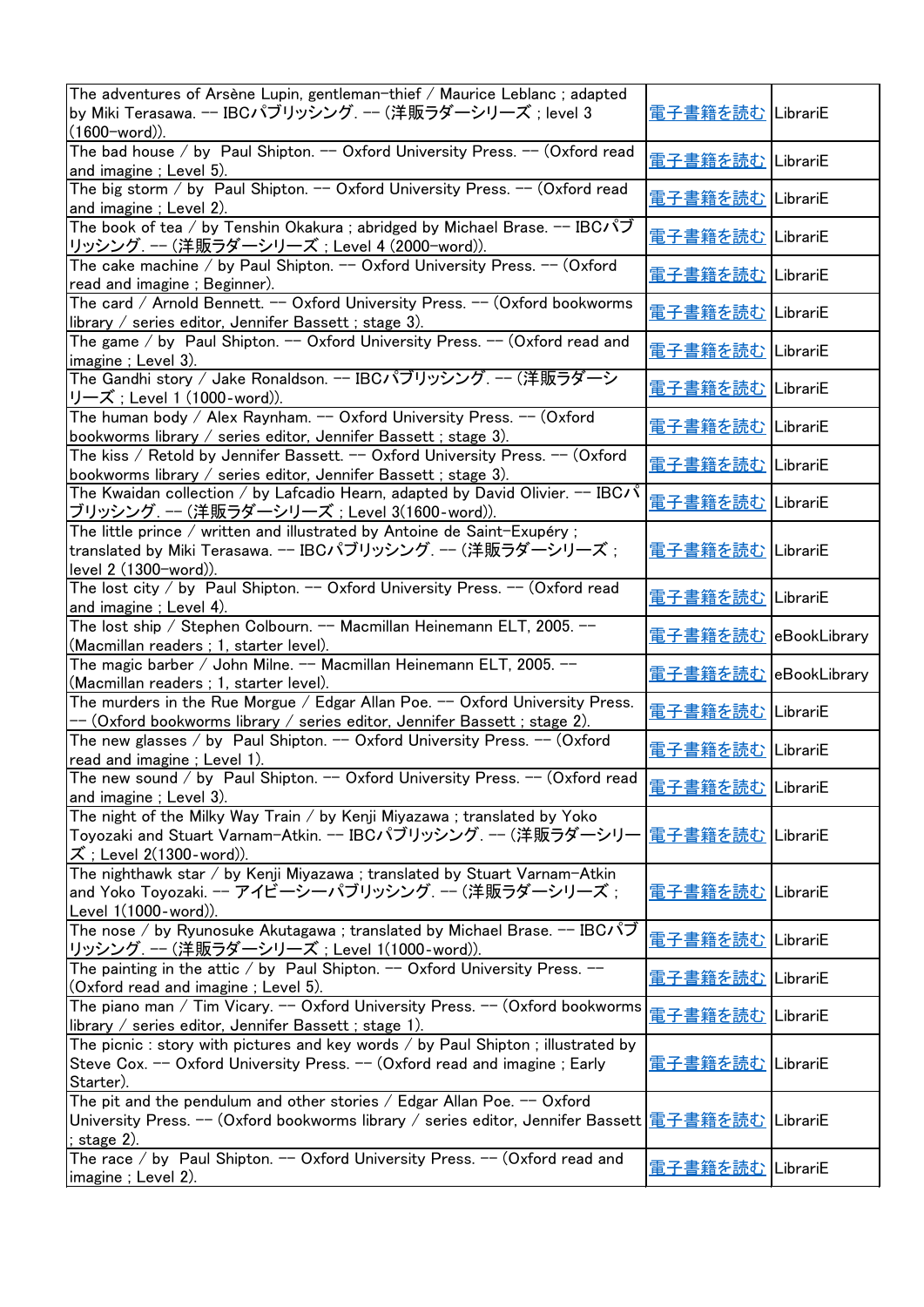| The scarlet letter / Nathaniel Hawthorne ; adapted by Nina Wegner. -- IBCパブ                                                                                                              | 電子書籍を読む                    | LibrariE     |
|------------------------------------------------------------------------------------------------------------------------------------------------------------------------------------------|----------------------------|--------------|
| リッシング. -- (洋販ラダーシリーズ; Level 3 (1600-word)).<br>The secret on the moon / by Paul Shipton. $-$ Oxford University Press. $-$                                                                |                            |              |
| (Oxford read and imagine; Level 6).                                                                                                                                                      | <u> 電子書籍を読む</u>            | LibrariE     |
| The story of Anne Frank / Nina Wegner. -- IBCパブリッシング. -- (洋販ラダー<br>シリーズ; Level 2 (1300-word)).                                                                                           | 重子書籍を読む                    | LibrariE     |
| The three strangers and other stories / Thomas Hardy. $-$ Oxford University<br>Press. -- (Oxford bookworms library / series editor, Jennifer Bassett; stage 3).                          | <u> 電子書籍を読む</u>            | LibrariE     |
| The umbrella / Clare Harris. -- Macmillan Heinemann ELT, 2005. -- (Macmillan<br>readers ; 1, starter level).                                                                             | 電子書籍を読む eBookLibrary       |              |
| The wizard of Oz / by L. Frank Baum; adapted by Anna Udagawa. $-$ IBC $\sqrt{v}$<br>リッシング. -- (洋販ラダーシリーズ; Level 2(1300-word)).                                                           | 電子書籍を読む                    | LibrariE     |
| Three stories of fear and madness / by Edgar Allan Poe ; retold by Michael<br>Brase. -- IBCパブリッシング. -- (洋販ラダーシリーズ; Level 3 (1600-word)).                                                 | <u> 電子書籍を読む</u>   LibrariE |              |
| Time noodles and other rakugo tales / by Yukio Nakayama. -- IBCパブリッシン<br><u>グ. -- (洋販ラダーシリーズ ; level 2 (1300-word)).</u>                                                                 | 電子書籍を読む                    | LibrariE     |
| Too fast! / by Paul Shipton. -- Oxford University Press, [2015]. -- (Oxford read<br>and imagine; Level 1).                                                                               | 電子書籍を読む                    | LibrariE     |
| Troll and other stories / Sarah Walker. -- Oxford University Press. -- (Oxford<br>bookworms library / series editor, Jennifer Bassett; stage 2).                                         | 電子書籍を読む                    | LibrariE     |
| Volcano adventure / by Paul Shipton. -- Oxford University Press. -- (Oxford<br>read and imagine; Level 4).                                                                               | 電子書籍を読む                    | LibrariE     |
| What's this ?: story with pictures and key words / by Paul Shipton; illustrated<br>by Steve Cox. -- Oxford University Press. -- (Oxford read and imagine; Early                          | 電子書籍を読む                    | LibrariE     |
| Where's my hat? / by Paul Shipton ; illustrated by Steve Cox. -- Oxford<br>University Press. -- (Oxford read and imagine; Starter).                                                      | 重子書籍を読む                    | LibrariE     |
| William and Kate / Christine Lindop. -- Oxford University Press. -- (Oxford<br>bookworms library / series editor, Jennifer Bassett; stage 1).                                            | 電子書籍を読む                    | LibrariE     |
| William Shakespeare's A midsummer night's dream / William Shakespeare. --<br>Oxford University Press. $-$ (Oxford bookworms library / series editor, Jennifer<br>Bassett ; stage 3).     | <u> 電子書籍を読む</u>            | LibrariE     |
| Wonderful ecosystems / Louise & Richard Spilsbury. -- Oxford University<br>Press. -- (Oxford read and discover / series editor, Hazel Geatches ; CLIL<br>adviser, John Clegg; level 6).  | 電子書籍を読む                    | LibrariE     |
| Wuthering Heights / Emily Brontë. -- IBCパブリッシング. -- (洋販ラダーシリー<br><u>ズ; Level 4(2000-word)).</u>                                                                                          | 電子書籍を読む   LibrariE         |              |
| Your amazing body / Robert Quinn. -- Oxford University Press. -- (Oxford read<br>and discover / series editor, Hazel Geatches ; CLIL adviser, John Clegg ; level                         | <u> 電子書籍を読む</u>            | LibrariE     |
| 英国ホームステイ日記 = Homestay in the UK / アンディー・ブーン著. -- マクミ<br>ランランゲージハウス, 2013.10. -- (「レベル別」英語ポケット文庫 : Read Smart<br>Readers : 2-2. Read the Worldシリーズ).                                      | <u> 電子書籍を読む</u>            | eBookLibrary |
| Where's my hat? / by Paul Shipton ; illustrated by Steve Cox. -- Oxford<br>University Press. -- (Oxford read and imagine; Starter).                                                      | <u> 電子書籍を読む</u>            | LibrariE     |
| William and Kate / Christine Lindop. -- Oxford University Press. -- (Oxford<br>bookworms library / series editor, Jennifer Bassett; stage 1).                                            | 電子書籍を読む                    | LibrariE     |
| William Shakespeare's A midsummer night's dream / William Shakespeare. --<br>Oxford University Press. $-$ (Oxford bookworms library / series editor, Jennifer<br>Bassett; stage 3).      | <u> 電子書籍を読む</u>            | LibrariE     |
| Wonderful ecosystems / Louise & Richard Spilsbury. -- Oxford University<br> Press. -- (Oxford read and discover / series editor, Hazel Geatches ; CLIL<br>adviser, John Clegg; level 6). | 重子書籍を読む                    | LibrariE     |
| Wuthering Heights / Emily Brontë. -- IBCパブリッシング. -- (洋販ラダーシリー<br> ズ ; Level 4(2000-word)).                                                                                               | <u> 電子書籍を読む</u>            | LibrariE     |
| Your amazing body / Robert Quinn. -- Oxford University Press. -- (Oxford read<br>and discover / series editor, Hazel Geatches ; CLIL adviser, John Clegg ; level<br>$6)$ .               | <u> 電子書籍を読む</u>            | LibrariE     |